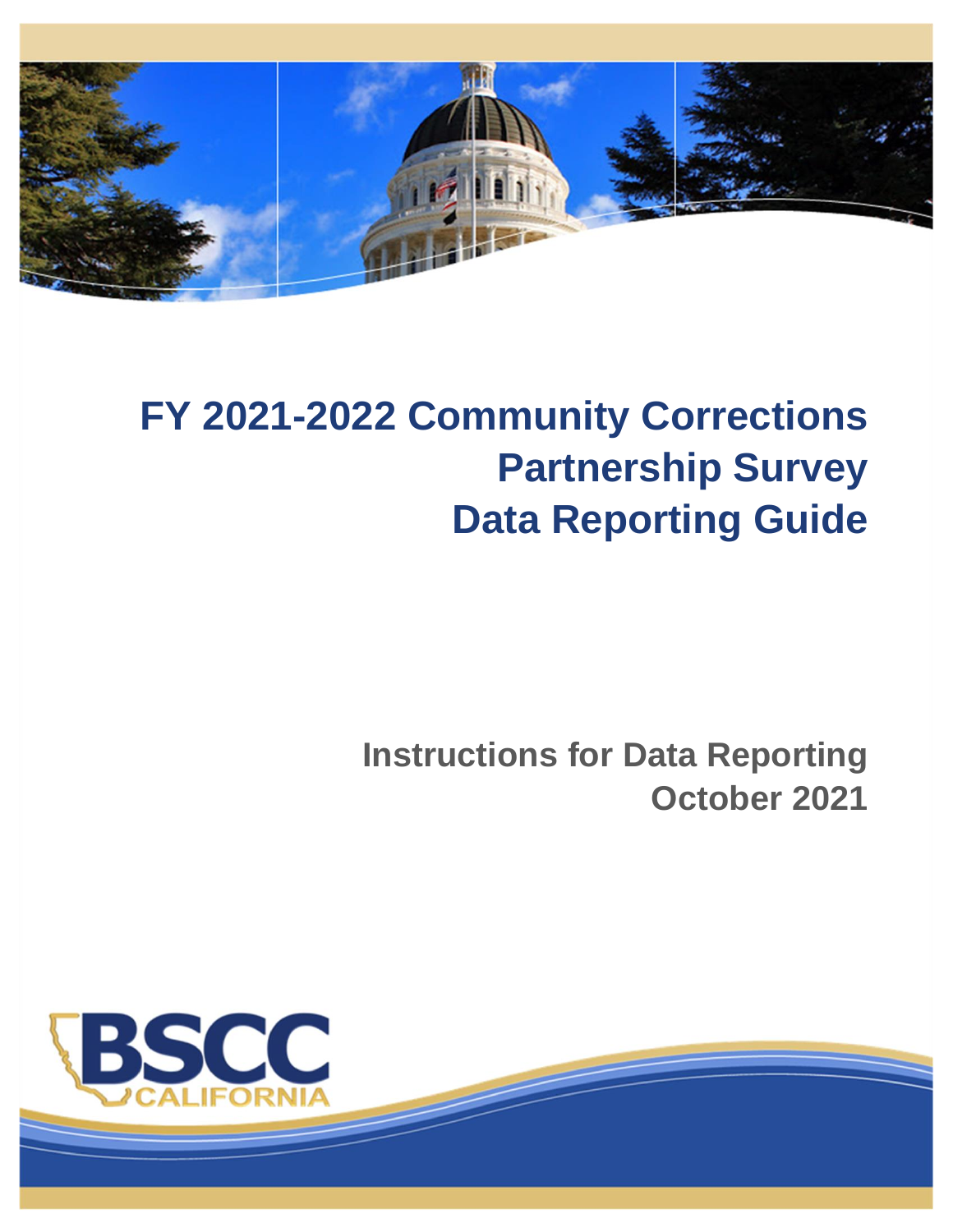# **Contents**

| BSCC's Analysis of Survey Responses and Inclusion in the Legislative Report 3 |
|-------------------------------------------------------------------------------|
|                                                                               |
|                                                                               |
|                                                                               |
|                                                                               |
| Updated Information on FY 2020-21 Goals, Objectives, and Outcome Measures  6  |
| Information on FY 2021-22 Goals, Objectives, and Outcome Measures7            |
|                                                                               |
|                                                                               |
|                                                                               |
| Section 6: FY 2020-21 Public Safety Realignment Funding Allocation  10        |
| Section 7: FY 2021-22 Public Safety Realignment Funding Allocation  12        |
|                                                                               |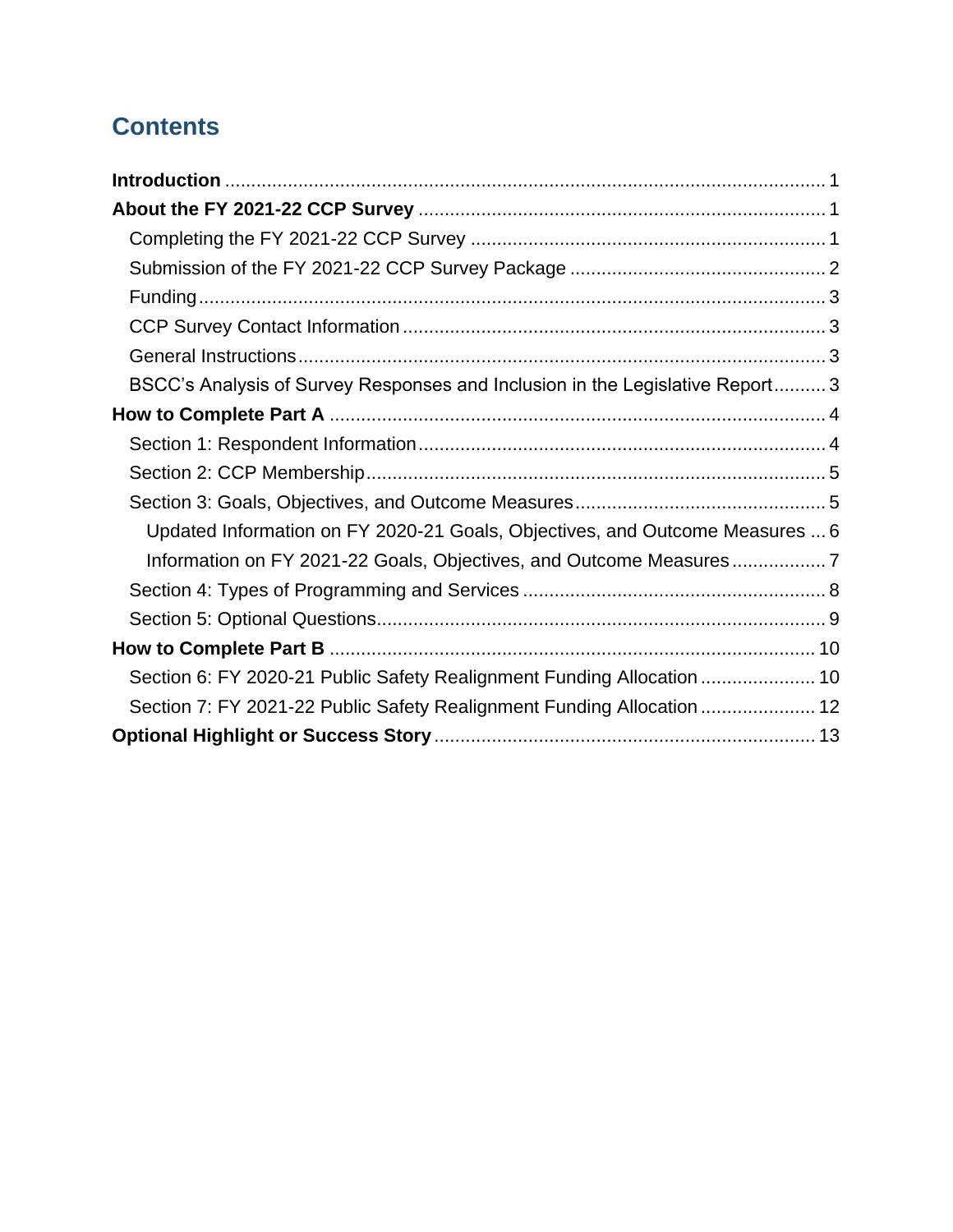## **Introduction**

<span id="page-2-0"></span>This document is an instructional guide for completing the Fiscal Year<sup>1</sup> (FY) 2021-22 Community Corrections Partnership (CCP) Survey. This guide covers each part of the Survey and provides instructions and descriptions about the types of information the CCP will need to report.

The CCP Survey is designed to help Californians understand efforts, goals, and successes in *implementing* Public Safety Realignment. The information shared will be used as the basis of the Board of State and Community Corrections' (BSCC) annual report to the Governor and Legislature on the *implementation* of CCP Plans as required by paragraph (11) of subdivision (b) of Section 6027 of the Penal Code. Responses help to illustrate how counties are allocating and using funds to reduce recidivism while keeping communities safe.

# **About the FY 2021-22 CCP Survey**

<span id="page-2-1"></span>The FY 2021-22 CCP Survey consists of two (2) parts. To make the survey user friendly, the BSCC is using both Microsoft Word and Excel.

- **Part A** CCP Membership and Plan Implementation Information (Word)
	- o Section 1: Respondent Information
	- o Section 2: CCP Membership
	- o Section 3: Goals, Objectives, and Outcome Measures
	- o Section 4: Types of Programming and Services
	- o Section 5: Optional Questions
- **Part B**  Budget (Excel)
	- o Section 6: FY 2020-21 Public Safety Realignment Funding
	- o Section 7: FY 2021-22 Public Safety Realignment Funding

#### **Part A and Part B of the CCP Survey are accessed from the BSCC's [Community](http://www.bscc.ca.gov/m_realignment/)  [Corrections Partnership Plans](http://www.bscc.ca.gov/m_realignment/) webpage.**

## <span id="page-2-2"></span>**Completing the FY 2021-22 CCP Survey**

For FY 2021-22, a complete CCP Survey package consists of:

- 1. Part A of the CCP Survey,
- 2. Part B of the CCP Survey,
- 3. A Highlight or Success Story (optional), and
- 4. **An updated CCP plan**.

<sup>&</sup>lt;sup>1</sup> A Fiscal Year is July 1 through June 30 of any given year.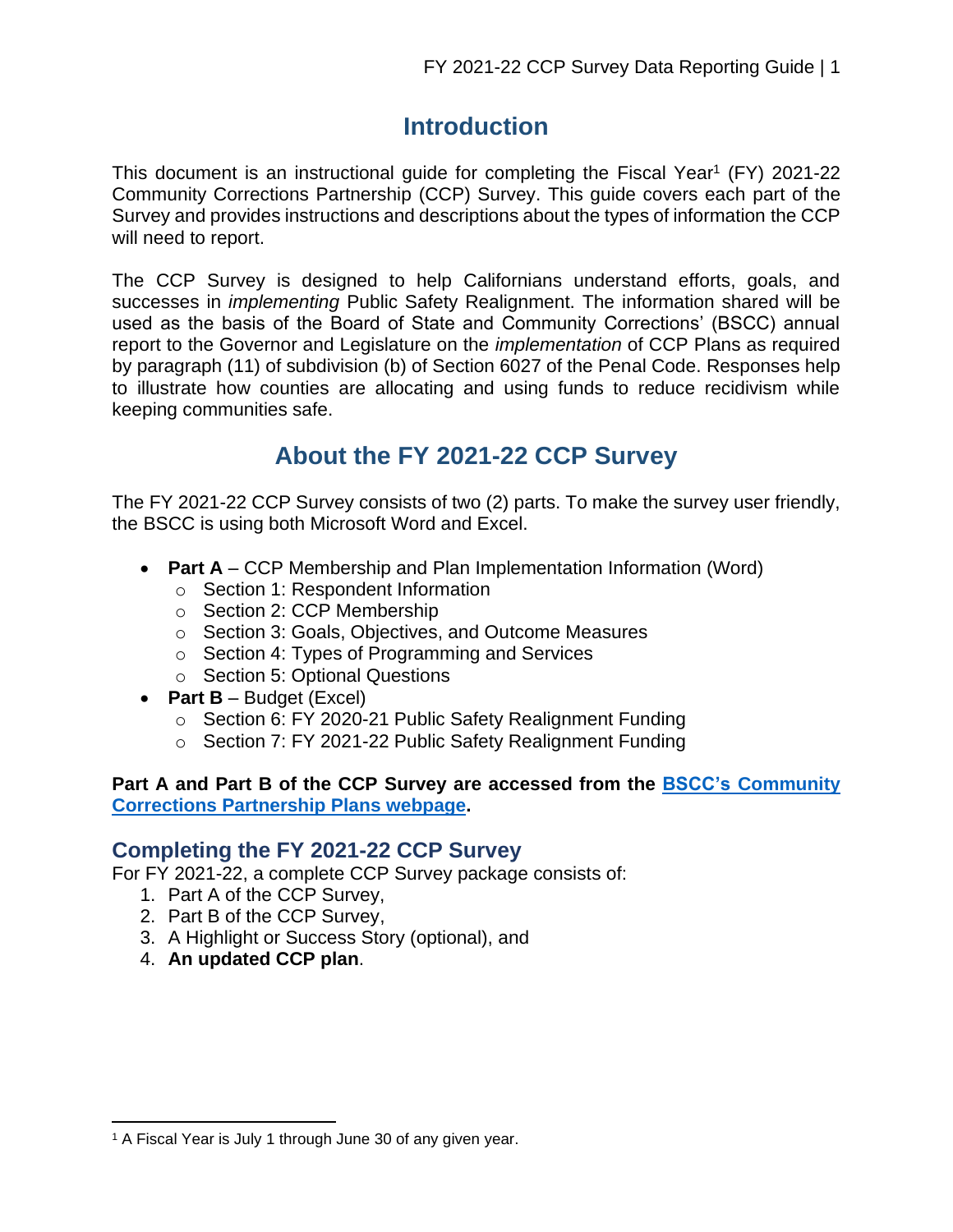The Budget Act of 2021 (Assembly Bill 128) requires counties to **submit an updated Community Corrections Partnership (CCP) plan and** a report (i.e., the CCP Survey) to the Board of State and Community Corrections by Wednesday, **December 15, 2021**. The Budget Act appropriates \$7,950,000 to counties as follows:

*Counties are eligible to receive funding if they submit an updated Community Corrections Partnership plan and a report to the Board of State and Community Corrections by December 15, 2021, that provides information about the actual implementation of the 2020-21 Community Corrections Partnership plan accepted by the County Board of Supervisors pursuant to Section 1230.1 of the Penal Code. The report shall include, but not be limited to, progress in achieving outcome measures as identified in the plan or otherwise available. Additionally, the report shall include plans for the 2021-22 allocation of funds, including future outcome measures, programs and services, and funding priorities as identified in the plan accepted by the County Board of Supervisors*.

There is no statutorily required format for the CCP Plan. However, counties may wish to consider the following format when submitting the CCP plan to the BSCC:

- Cover Page
- CCP Membership
- Table of Contents
- Introduction
- Goals, Objectives, and Outcomes
- Conclusion

#### <span id="page-3-0"></span>**Submission of the FY 2021-22 CCP Survey Package**

A complete FY 2021-22 CCP Survey Package includes Part A, Part B, Highlight or Success Story (optional), **and an updated CCP Plan**. To submit the package, send a single email with all attachments by **Wednesday, December 15, 2021** to:

> Helene Zentner, Field Representative Board of State and Community Corrections 916-838-7777 or [Helene.Zentner@bscc.ca.gov](mailto:Helene.Zentner@bscc.ca.gov)

<span id="page-3-1"></span>**Please be aware that a complete CCP Survey package, including an updated CCP plan, MUST be submitted to the BSCC to receive compensation.**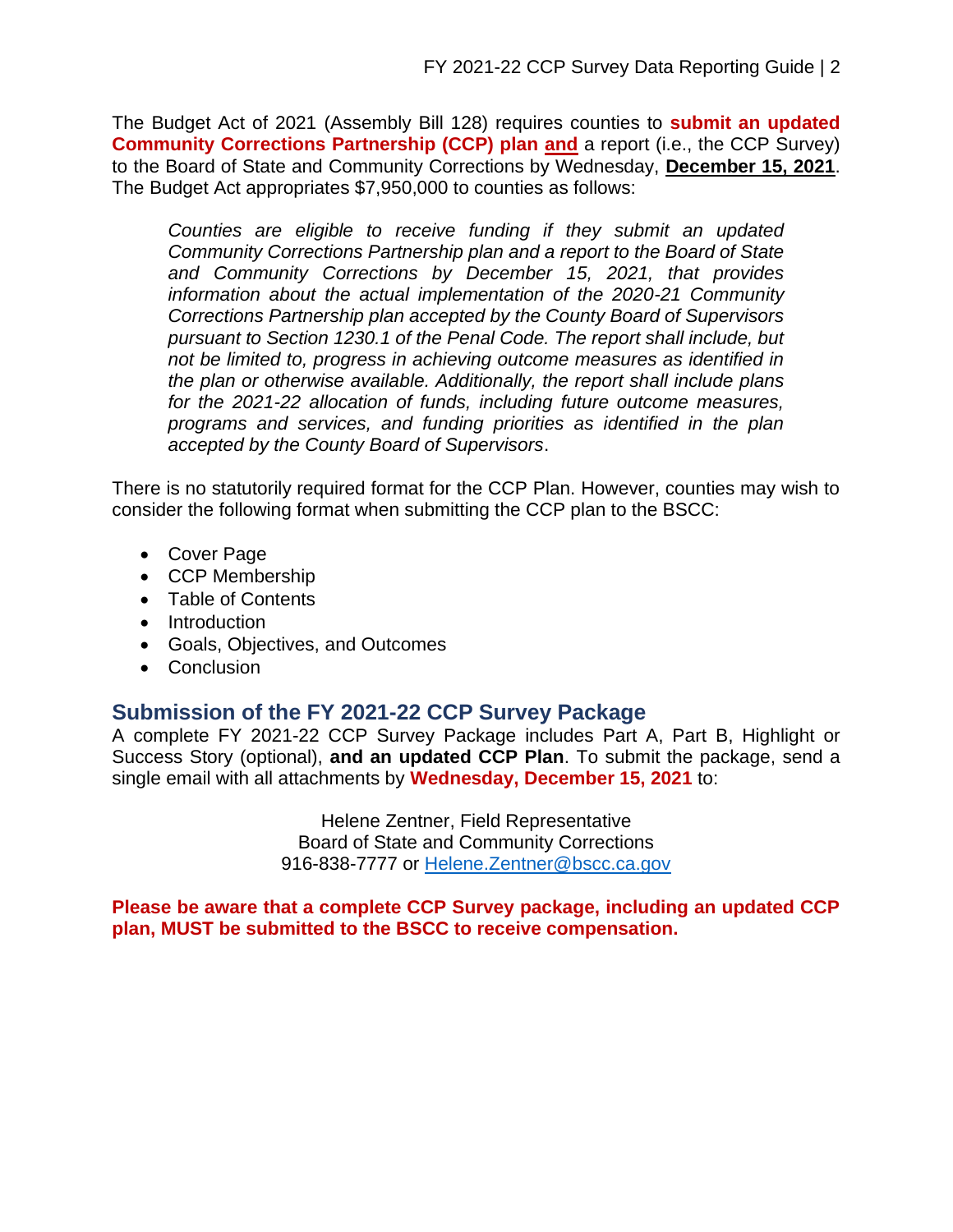## **Funding**

Funds will be distributed by January 31, 2022 to counties that comply with all Budget Act requirements as stated above. Counties that submit the required three (3) documents (the updated CCP plan, Part A of the CCP Survey, and Part B of the CCP Survey) are eligible for funding as follows:

- \$100,000 to counties with a population of 200,000 or less;
- \$150,000 to counties with a population of 200,001 to 749,999; and
- \$200,000 to counties with a population of 750,000 and above.

## <span id="page-4-0"></span>**CCP Survey Contact Information**

If there are any questions or there is a need for technical assistance in completing this Survey, please contact:

Helene Zentner, BSCC Field Representative 916-838-7777 or Helene. Zentner@bscc.ca.gov

#### <span id="page-4-1"></span>**General Instructions**

- Each CCP Chair is encouraged to share the CCP survey with CCP members prior to completion and submission of all required documents. Responses to the CCP Survey shall represent the collective views of the CCP and not a single agency or individual.
- The intent of the survey is to assist the BSCC with determining the extent to which county CCP plans have been implemented. The information provided should have a clear connection to the county's most recent CCP plan.
- Each CCP shall submit only **one (1)** CCP Survey Package.
- Respondents may use spell and grammar checks for their narrative responses (Part A, Sections 1, 2, 3, 4, and 5) and Excel's auto-sum features when completing the budgetary questions (Part B, Sections 6 and 7).

## <span id="page-4-2"></span>**BSCC's Analysis of Survey Responses and Inclusion in the Legislative Report**

The BSCC's *[Ninth Annual Report on the Implementation of Community Corrections](https://www.bscc.ca.gov/wp-content/uploads/2021-Community-Corrections-Partnership-FINAL.pdf)  [Partnership Plans](https://www.bscc.ca.gov/wp-content/uploads/2021-Community-Corrections-Partnership-FINAL.pdf) (*July 2021) included two new sections:

- 1. Data Collection Method provided a brief description of the method for collecting information from counties on the implementation of their CCP plans.
- 2. Statewide Summary of Key Information provided a summary of Part A survey information received from the counties focusing on the CCP composition, evaluation of programs and services, percent of funds allocated toward the use of evidence-based practices, types of programs, and services offered.

These two new sections will be included in the *Tenth Annual Report on the Implementation of Community Corrections Partnership Plans*. To better facilitate these and additional analyses, some modifications were made to Part A of the CCP Survey, specifically clarified guidance for reporting CCP membership (not applicable versus vacant) and meeting frequency, and a new Section 4, Types of Programming and Services. Additionally for FY 2021-22, the BSCC will expand analysis of the CCP Survey responses to include: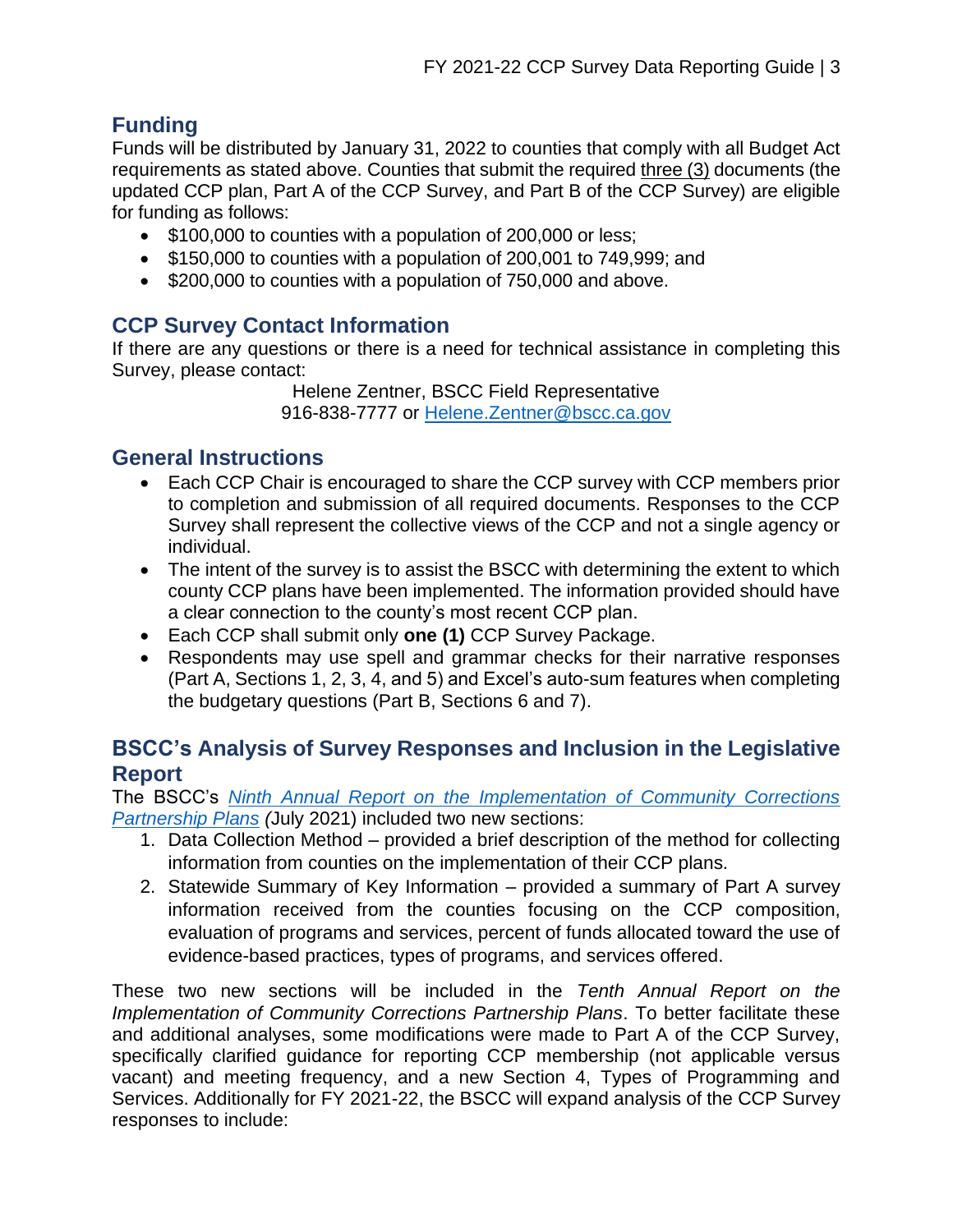- Content analyses of Part A, including the optional questions to identify themes across counties. Example questions that may be answered include:
	- o How do CCPs determine potential program and/or services for local implementation using realignment funds?
	- o Of those evaluating their programs, how are they doing so?
	- $\circ$  Of those evaluating their programs, how do they consider the results when funding programs or services?
	- o What challenges do counties face in meeting the substance use, mental health, or other program and service needs?
	- o How can the BSCC assist counties in meeting realignment goals?
	- o What are the best or promising practices that are used locally?
- Quantitative Analyses of Part B. Possible analyses may include:
	- o Number/percent of respondents for which the self-reported total budget amount matched with the State's distribution.
	- $\circ$  Identification of reserve funding and analysis of this surplus as a percent of annual allocations/distributions.
	- o Breakdown of the funding allocations between probation departments, sheriffs, and other agencies, entities, or funds.

Counties are encouraged to provide a complete and thorough survey response to the BSCC. To facilitate the additional analyses, CCP Survey responses will be reviewed and screened as follows:

- For this FY 2021-22 Survey, did the updated information provided for the full FY 2020-21 goals, objectives, and outcome measures tie back to those that were reported/included in the FY 2020-21 CCP Survey? If not, why not?
- Are the goals, objectives, outcome measures, and progress toward stated goals related and appropriate? That is, are they related to the CCP plan and each other?
- Does the reported budget amount (not including reserves or carry over) match with the State's distribution? If not, why not?

# **How to Complete Part A**

## <span id="page-5-1"></span><span id="page-5-0"></span>**Section 1: Respondent Information**

This section is designed to identify the county for which survey responses are provided, collect the contact information of the person completing the survey form, and identify who to contact for follow-up questions. There are three (3) questions in this section.

- 1. **County Name**: Write the full name of the county for which the survey is being submitted.
- 2. **Respondent Contact Information**: Provide information to identify the individual completing the survey including name, organization, email address, and phone number.
- 3. **Whom to Contact**: Indicate whether the individual listed in item 2 may be contacted by BSCC staff for follow up questions. If someone else should be contacted, put that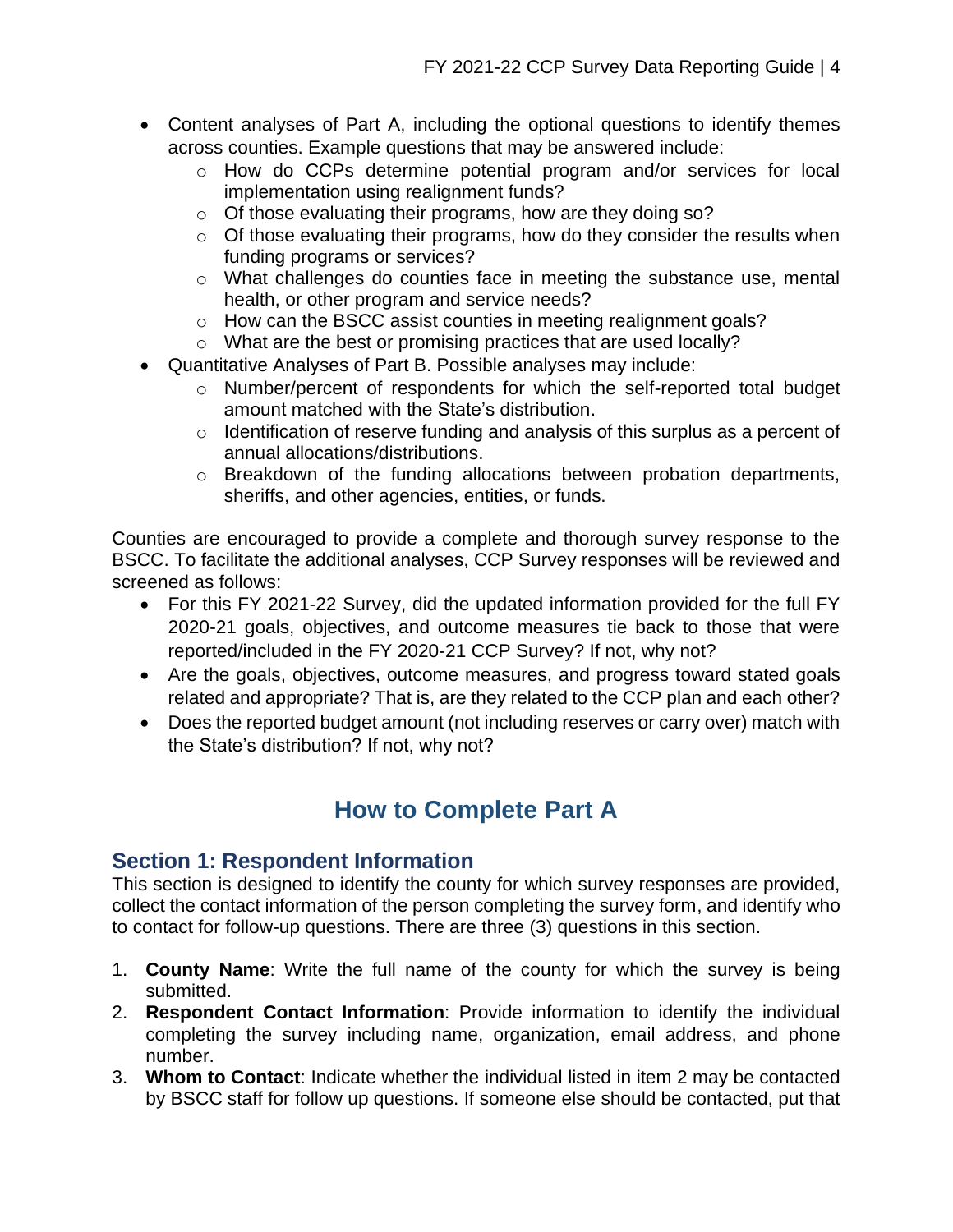person's contact information in the following boxes including their name, organization, email address, and phone number.

## <span id="page-6-0"></span>**Section 2: CCP Membership**

This section collects information related to the CCP composition and meeting frequency. There are four (4) questions in this section.

- 4. **CCP Membership Roles**: Penal Code Section 1230 identifies the membership of the CCP. Write the names and organization of all members of the CCP as of October 1, 2021 on the line next to their membership role. If a public membership role does not exist in a county, respond by indicating "not applicable." This should only be used if the county does not have the specific position. If a position exists in the county but the membership role is not filled in the CCP, respond by indicating "vacant". For county positions, one person may fill multiple roles.
- 5. **How often does the CCP meet**: Select the one/single option that best describes the CCP's regular meeting schedule. Indicate whether the CCP regularly meets bi-weekly (every other week), monthly, bi-monthly (every other month), quarterly, semiannually, or annually. If none of these options accurately describe how often the CCP meets, select "Other" and describe the CCP's regular meeting schedule.
- 6. **How often does the Executive Committee of the CCP meet**: Select the one/single option that best describes the Executive Committee's regular meeting schedule. Indicate whether the Executive Committee of the CCP regularly meets bi-weekly (every other week), monthly, bi-monthly (every other month), quarterly, semiannually, or annually. If none of these options accurately describe how often the Executive Committee meets, select "Other" and describe the Executive Committee's regular meeting schedule.
- 7. **Does the CCP have subcommittees or working groups**: Select "Yes" or "No". If "Yes", use the table provided to list the subcommittees and/or working groups and describe the purpose of each.

#### <span id="page-6-1"></span>**Section 3: Goals, Objectives, and Outcome Measures**

This section asks questions related to the CCP's goals, objectives, and outcome measures.

For the purpose of this survey:

- **Goals** are defined as broad statements the CCP intends to accomplish.
- **Objectives** support identified goals and are defined by statements of specific, measurable aims of the goal.
- **Outcome measures** consist of the actual measurement of stated goals and objectives.

The intent of the survey is to assist the BSCC with determining the extent to which county CCP plans have been implemented. The goals reported should have a clear connection to the county's most recent CCP plan. For each goal, the associated objectives and outcome measures should have a clear tie to the goal.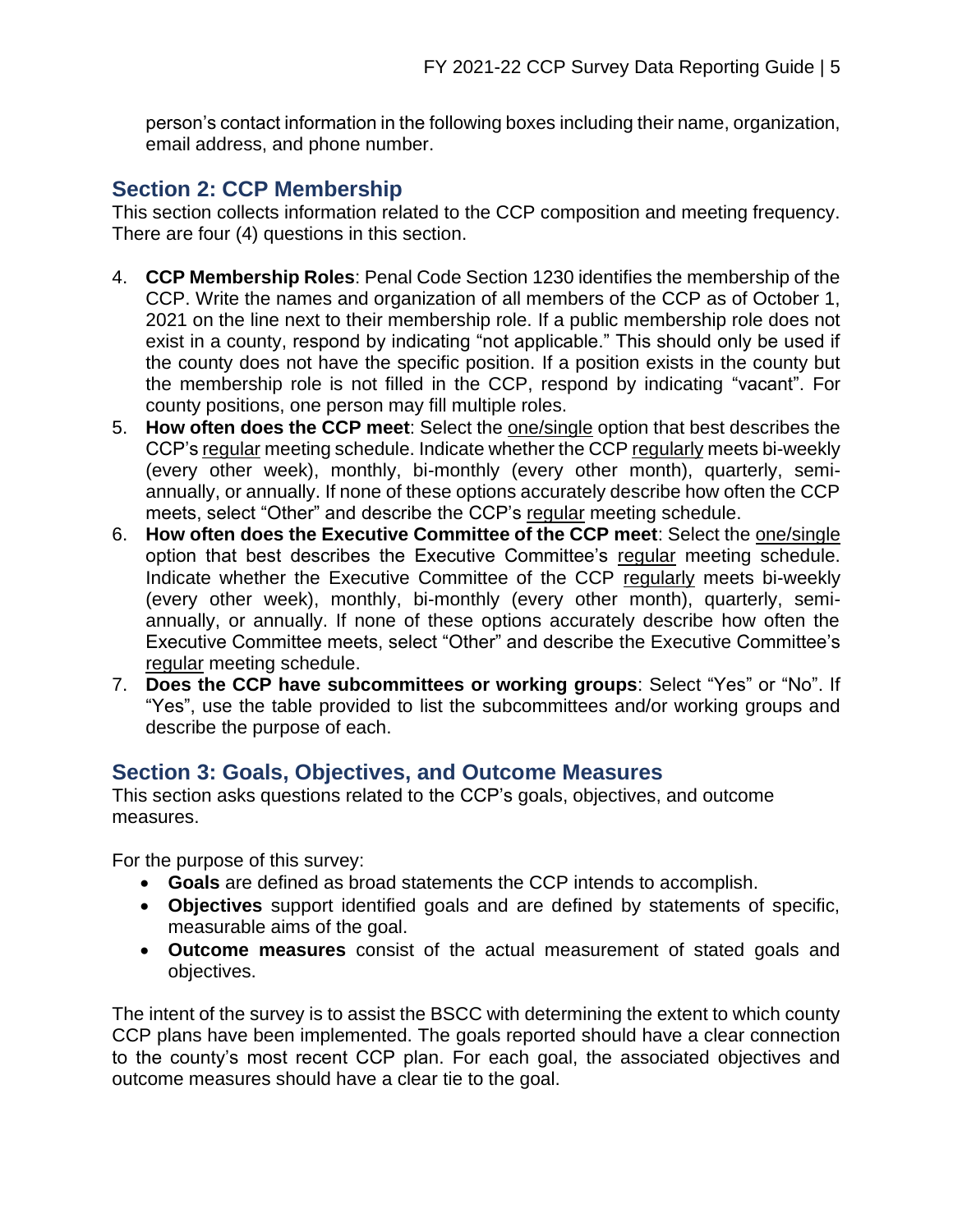#### <span id="page-7-0"></span>**Updated Information on FY 2020-21 Goals, Objectives, and Outcome Measures**

Questions 8, 9, and 10, asks the CPP to provide *updated* progress information about the goals, objectives, and outcome measures previously reported for FY 2020-21 in the 2020- 21 CCP Survey. To view responses provided in the 2020-21 survey, [click here.](https://www.bscc.ca.gov/wp-content/uploads/2021-Community-Corrections-Partnership-FINAL.pdf)

For each question, provide the goals, objectives, and outcome measures as reported in the FY 2020-21 survey. The progress information (last two rows of each table) should be updated to reflect the progress achieved over the full fiscal year. Figure 1 provides an example of a completed goals, objectives, and outcomes table. Note that the goal was included in the county's most recent CCP plan, the objectives have a clear tie to the goal, and the outcome measures are related to the objectives. Finally, the progress statement provided is related to the objective statements and goal.

Figure 1. *Example of a Completed Goals, Objectives, and Outcome Measures Table for the Prior Fiscal Year.* 

| Goal                                        |                                   | Increase substance use disorder treatment to realigned<br>offenders in ABC County                                                                                                                                                                                          |  |  |  |
|---------------------------------------------|-----------------------------------|----------------------------------------------------------------------------------------------------------------------------------------------------------------------------------------------------------------------------------------------------------------------------|--|--|--|
| <b>Part of FY 20-21</b><br><b>CCP plan?</b> | $\boxtimes$ Yes<br>$\sqsupset$ No |                                                                                                                                                                                                                                                                            |  |  |  |
|                                             | Objective:                        | Number of participants completing substance use disorder<br>treatment will increase by 20% over previous year                                                                                                                                                              |  |  |  |
| Objective:                                  |                                   | 100% of participants will receive screening for substance<br>use disorder treatment                                                                                                                                                                                        |  |  |  |
|                                             | Objective:                        | N/A                                                                                                                                                                                                                                                                        |  |  |  |
| <b>Outcome Measure:</b>                     |                                   | Number of participants completing substance use disorder<br>treatment (compare with total completed in previous year)                                                                                                                                                      |  |  |  |
| <b>Outcome Measure:</b>                     |                                   | Number of participants receiving screening for substance<br>use disorder treatment                                                                                                                                                                                         |  |  |  |
| Outcome Measure: I                          |                                   | N/A                                                                                                                                                                                                                                                                        |  |  |  |
| Briefly describe progress<br>toward goal:   |                                   | Between January 2020 and June 2020, all participants<br>were screened for substance use disorder treatment and<br>70% of participants in substance use disorder treatment<br>successfully completed the program. This is a 10%<br>increase from the same period last year. |  |  |  |
| Rated progress toward the                   | goal:                             | $\Box$ No progress<br>$\boxtimes$ Partially achieved<br>$\Box$ Fully achieved                                                                                                                                                                                              |  |  |  |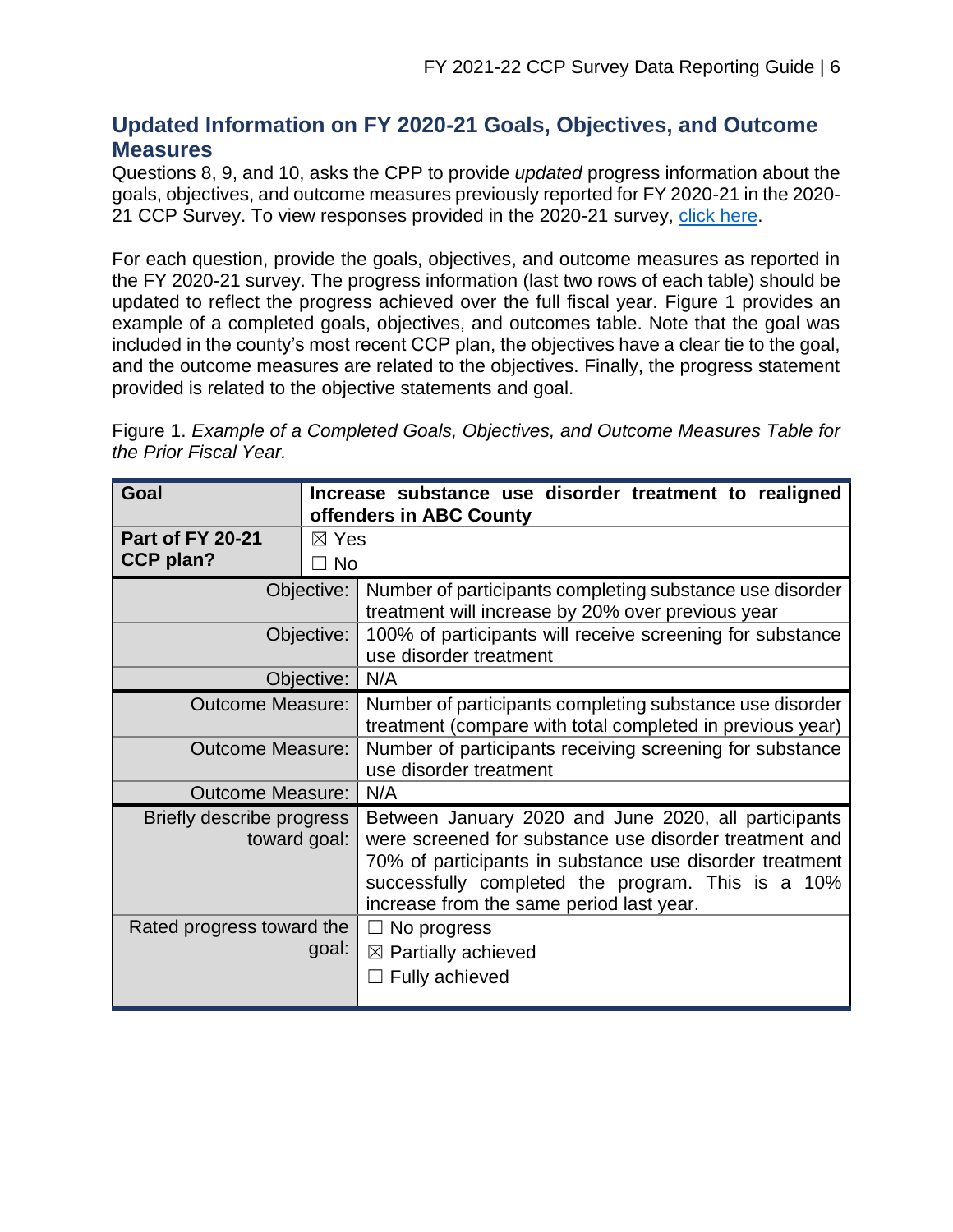#### <span id="page-8-0"></span>**Information on FY 2021-22 Goals, Objectives, and Outcome Measures**

Item 11 asks if the CCP will use the FY 2020-21 goals, objectives and outcome measures that were identified above for FY 2021-22 (**mark yes or no**).

**If yes**, skip to Section 4. **If no**, complete items 12, 13, and 14 to describe the goals, objectives, or outcome measures for FY 2021-22. Note: if the county has more goals than space provided, please contact Helene Zentner, BSCC Field Representative at 916-838- 7777 or [Helene.Zentner@bscc.ca.gov](mailto:Helene.Zentner@bscc.ca.gov)

For items 12, 13, and 14, the CCP is asked to indicate the current progress toward each goal (see bottom row in the example table below). For the purpose of this survey, the rating anchors are defined as follows:

- **Substantially slower than expected**: The project has experienced significant delays in accomplishing the goal. It may be difficult to achieve the goal on the original timeline.
- **Somewhat slower than expected**: The project has experienced some delays in accomplishing the goal. It should be possible to get back on track with the original timeline.
- **As expected**: The goal is progressing as expected and should be completed on time.
- **Faster than expected**: The goal is progressing faster than expected. The goal may be reached before the original timeline.
- **Substantially faster than expected**: The goal is progressing faster than expected and will be completed much sooner than the original timeline.

Figure 2 provides an example of a completed goals, objectives, and outcomes table. Note that the goal was included in the county's most recent CCP plan, the objectives have a clear tie to the goal, and the outcome measures are related to the objectives. Finally, the progress statement provided is related to the objective statements and goal.

Figure 2. *Example of a Completed Goals, Objectives, and Outcome Measures Table for the Current Fiscal Year.* 

| Goal                                        | County.                      | Decrease recidivism of the realigned population in ABC                     |
|---------------------------------------------|------------------------------|----------------------------------------------------------------------------|
| <b>Part of FY 21-22</b><br><b>CCP plan?</b> | $\Box$ Yes<br>$\boxtimes$ No |                                                                            |
|                                             | Objective:                   | All participants will receive a risk/needs assessment after<br>release.    |
|                                             | Objective:                   | At least 60% of participants in need will receive housing<br>services.     |
|                                             | Objective:                   | At least 60% of participants in need will receive<br>counselling services. |
| <b>Outcome Measure:</b>                     |                              | risk/needs<br>completing<br>participants<br>Percent of<br>assessment       |
| Outcome Measure:                            |                              | Number of participants in need of housing services and                     |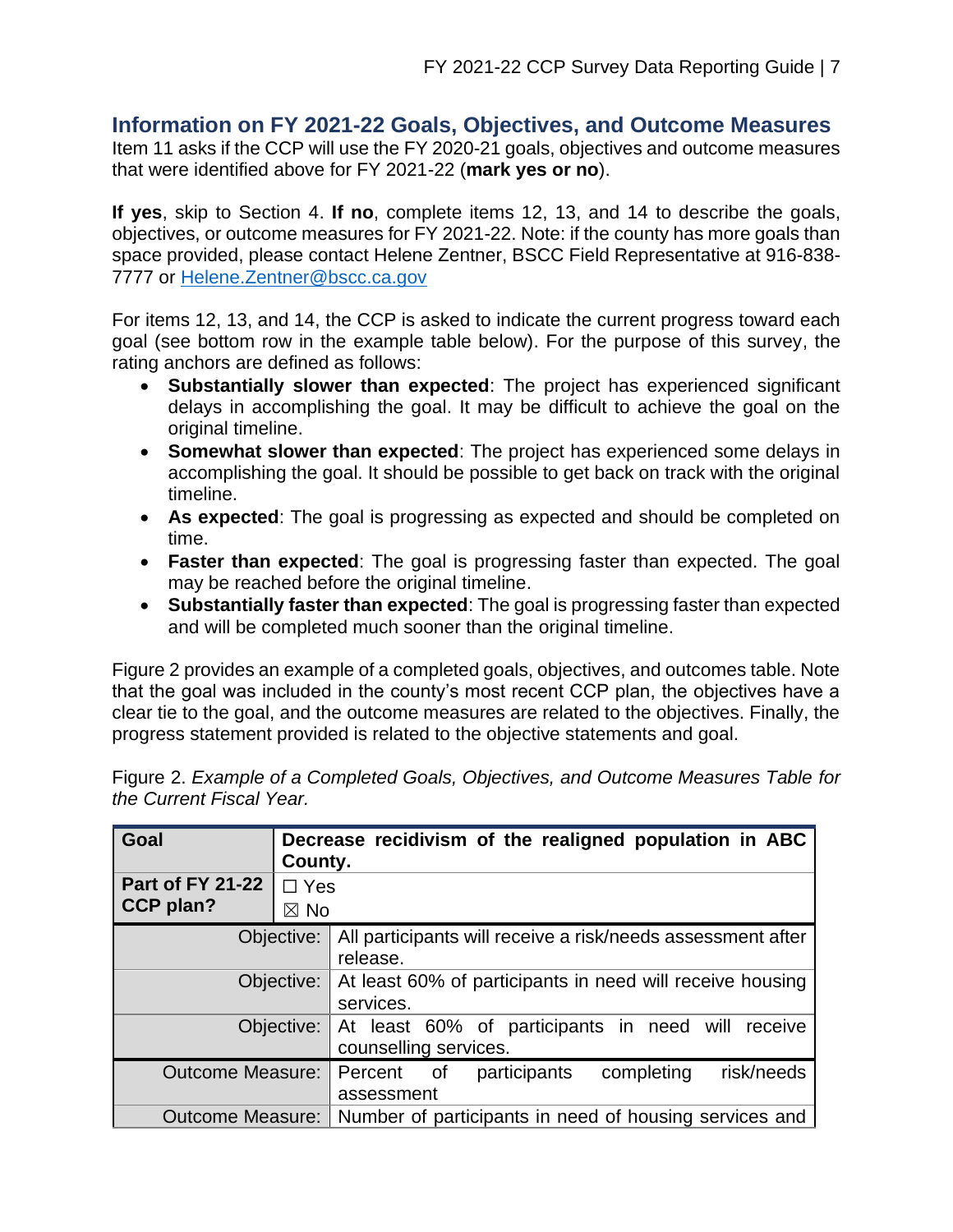|                                                         | number who actually received services.                                                                                                                                                                                            |  |  |  |  |
|---------------------------------------------------------|-----------------------------------------------------------------------------------------------------------------------------------------------------------------------------------------------------------------------------------|--|--|--|--|
| <b>Outcome Measure:</b>                                 | Number of participants in need of counselling services                                                                                                                                                                            |  |  |  |  |
|                                                         | and number who actually received services.                                                                                                                                                                                        |  |  |  |  |
| Briefly describe current<br>progress toward goal:       | participants have received risk/needs<br>90% of<br>assessments. 40% of those identified as having a<br>housing need were provided with housing services. 50%<br>of those in need of counselling attended counselling<br>services. |  |  |  |  |
| Rate the <i>current</i><br>progress toward the<br>goal: | $\Box$ Substantially slower than expected<br>$\boxtimes$ Somewhat slower than expected<br>$\Box$ As expected<br>$\Box$ Faster than expected<br>$\Box$ Substantially faster than expected                                          |  |  |  |  |

#### <span id="page-9-0"></span>**Section 4: Types of Programming and Services**

This section asks questions about the types of programs and services provided during FY 2020-21. For each type of program or service provided, identify the agency(ies) that provide the program or service (Sheriff, Probation, Behavioral health, Community-based organization, or Other) and at what stage(s) the program or service is provided (incustody, supervision, other).

Definitions of each type of program/service are as follows:

- **Mental Health/Behavioral Health**: Services designed to improve clients' mental health (e.g., cognitive behavioral therapy (CBT), individual/group therapy sessions, etc.).
- **Substance Use**: Services designed to assist with substance use disorders (e.g., interventions, monitoring, sober living homes, etc.).
- **Housing**: Services designed to assist with finding safe, stable housing after release.
- **Employment**: Services designed to provide clients with a job and/or to provide job training to improve chances of finding employment after release (e.g., job training, work experience, workshops, etc.).
- **Education**: Services focused on academic achievement (e.g., GED, high school graduation, college degree, etc.).
- **Family**: Family-oriented education services and training (e.g., parenting classes, child support classes, life skills courses, family reunification services, etc.).
- **Domestic Violence Prevention**: Services designed to provide support and/or intervention for domestic violence victims.
- **Physical Health**: Services designed to improve clients' physical well-being (e.g., assisting in acquiring health insurance coverage, connecting to healthcare, etc.).
- **Quality of Life**: Services that enhance the standard of happiness, comfort, and well-being of an individual to participate in life events (e.g., assistance in getting a driver's license, opening a bank account, etc.)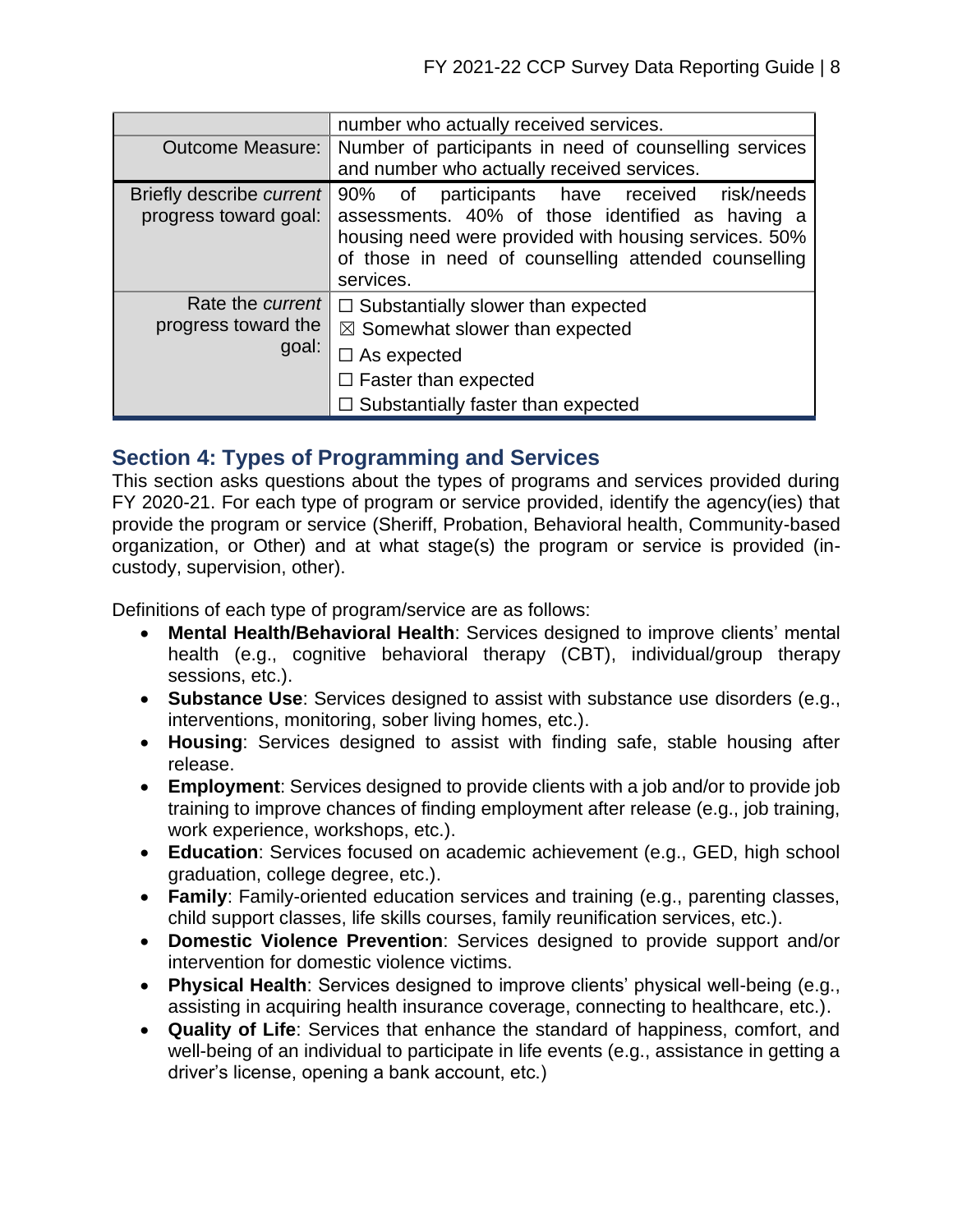| <b>Program/Service</b>                                                                            | <b>Provide</b>               | <b>Providing Agency</b><br>(check all that apply)                                                                                        | <b>Stage(s) Provided</b><br>(check all that apply)                                                    |
|---------------------------------------------------------------------------------------------------|------------------------------|------------------------------------------------------------------------------------------------------------------------------------------|-------------------------------------------------------------------------------------------------------|
| <b>Mental Health/Behavioral</b><br><b>Health</b> – Services designed to<br>improve mental health. | $\boxtimes$ Yes<br>$\Box$ No | $\Box$ Sheriff<br>$\Box$ Probation<br>$\boxtimes$ Behavioral health<br>$\Box$ Community-based<br>organization<br>$\Box$ Other, describe: | $\Box$ In-Custody<br>$\boxtimes$ Supervision<br>$\boxtimes$ Other, describe:<br>Family-group services |

#### **Example:**

## <span id="page-10-0"></span>**Section 5: Optional Questions**

This section includes optional questions about evaluation, data collection, programs and services, training and technical assistance needs, and local best practices. There are 9 questions in this section. Responses will be used by the BSCC and its justice-system partners to better understand the needs of counties.

**Please note:** The BSCC now provides a statewide summary of survey responses, including responses to the questions in Section 5, in its annual Legislative report on the implementation of CCP plans. As such, counties are encouraged to provide a complete and thorough survey response to these questions. If the CCP chooses not to answer an optional question, please respond "Decline to Respond."

- 15. Describe the process the CCP uses to determine potential programs and/or services for local implementation using Realignment funds. **Describe.**
- 16. Does the county evaluate the effectiveness (as defined locally) of programs and/or services funded with its Public Safety Realignment allocation? **Check the appropriate box: yes or no. If yes, explain how.**
- 17. Does the county consider evaluation results when funding programs and/or services? **Check the appropriate box: yes or no. If yes, explain how.**
- 18. Does the county use **BSCC** definitions (average daily population, conviction, length of stay, recidivism, and/or treatment program completion rates) when collecting data? **Check the appropriate box: yes or no for each BSCC Definition used.**
- 19. What percentage of the Public Safety Realignment allocation is used for evidencebased programming (as defined locally)? **Indicate one (1) of the following: Less than 20%, 21-40%, 41-60%, 61-80%, or 81% or higher.**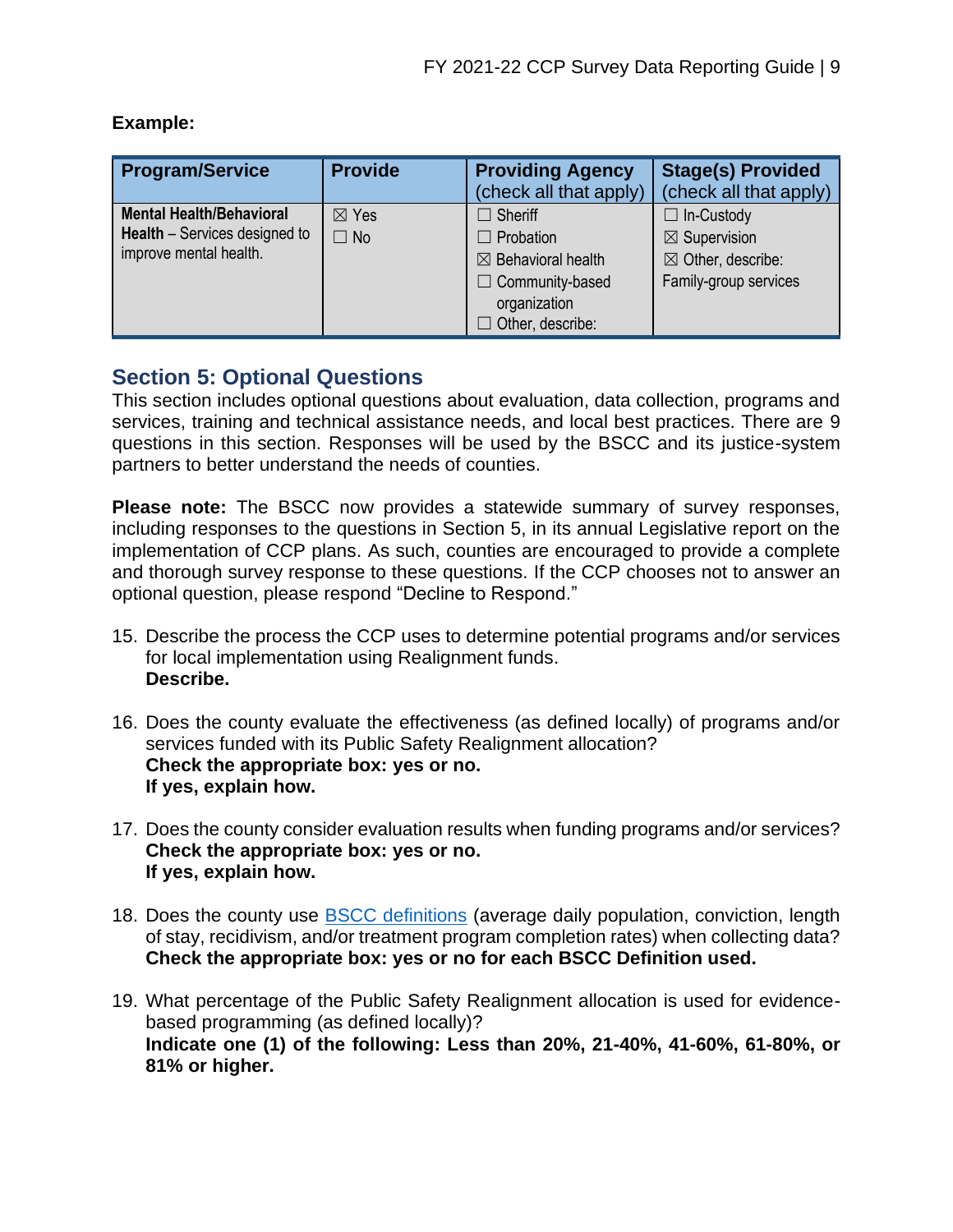- 20. We would like to better understand the county's capacity to offer mental health, substance use disorder, behavioral health treatment programs, and/or other services. What type and level of services are now available? **Describe.**
- 21. What challenges does the county face in meeting the above program and service needs? **Describe.**
- 22. What programmatic changes and/or course corrections has the CCP made in the implementation of Public Safety Realignment that it believes other counties would find helpful? **Describe.**
- 23. Describe a local best practice or promising program that has produced positive results. If data exists to support the results, please share. **Describe.**

# **How to Complete Part B**

<span id="page-11-0"></span>Part B of the CCP Survey is provided in an excel file and is designed to collect information about the allocation of Public Safety Realignment dollars. The first question in this file, Question 24, requests the name of the county for which the survey is being submitted.

Following the identification of the county, Part B is divided into two sections:

- Section 6: FY 2020-21 Public Safety Realignment Funding Allocation
- Section 7: FY 2021-22 Public Safety Realignment Funding Allocation

Instructions for completing each section and select examples are provided in the subsections that follow.

#### <span id="page-11-1"></span>**Section 6: FY 2020-21 Public Safety Realignment Funding Allocation**

This section contains questions related to the allocation of FY 2020-21 Public Safety Realignment dollars. There are three (3) questions in this section.

When answering questions in Section 6, consider the funds allocated in FY 2020-21 and include monies from 2019-20 growth funds and 2020-21 programmatic funding. To view the responses provided in the 2020-21 survey, [click here.](https://www.bscc.ca.gov/wp-content/uploads/2021-Community-Corrections-Partnership-FINAL.pdf) Responses are captured in the Individual County Profile section of the *2011 Public Safety Realignment Act: Ninth Annual Report on the Implementation of Community Corrections Partnership Plans*.

#### **FY 2020-21 Budget**

For Question 25, provide information on how the CCP budgeted the FY 2020-21 allocation. Figure 3 (below) provides an example of how to complete the budget table. To complete the budget table:

• Input the total allocation in the cell above the table.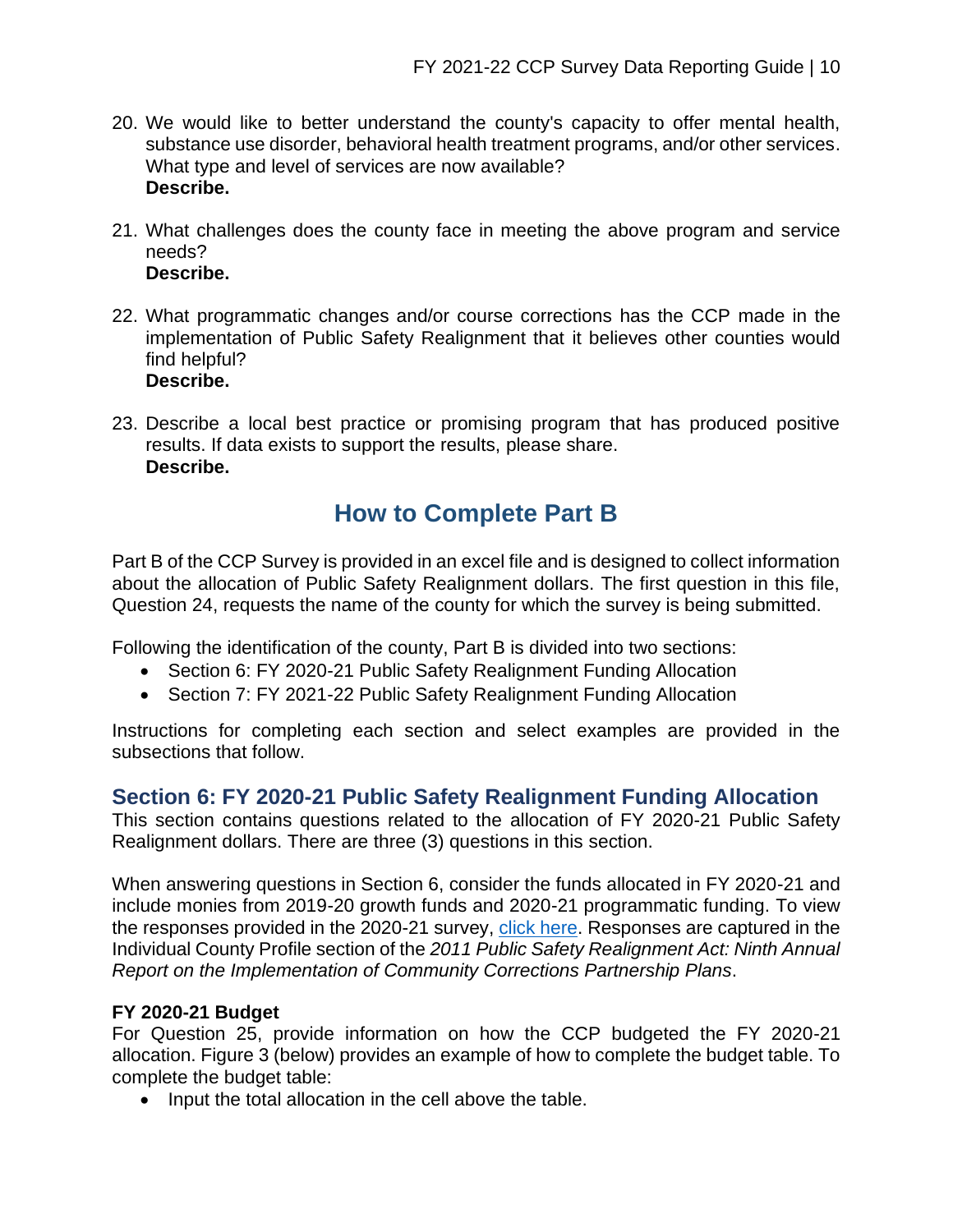- Within the table, identify where funds were allocated to and include if the county used any carry-over funds and/or if the county put any funds into a reserve fund.
	- o Carry-over funds monies from previous annual CCP allocations.
	- o Reserve fund funds specifically set aside to be used when budget is disrupted or decreased so operations can continue.
- Please correct the information provided if there is a difference showing between the stated total allocation and the calculated amount (directly below the table). Differences will automatically display in red. Please correct any cells displaying red prior to submitting.
- Please spell out all names and do not use acronyms.

Figure 3: *Example budget table for FY 2020-21.*

|                                                | <b>Total Allocation: \$</b> | 40,000,000       |
|------------------------------------------------|-----------------------------|------------------|
|                                                |                             |                  |
| Where funds were allocated to:                 |                             | Amount           |
| <b>Probation Department</b>                    |                             | \$<br>8,000,000  |
| <b>Mental Health Agency</b>                    |                             | \$<br>8,000,000  |
| <b>Sheriff Department</b>                      |                             | \$<br>4,000,000  |
| <b>ABC Police Department</b>                   |                             | \$<br>4,000,000  |
| Other (Social Services, Health Services, etc.) |                             |                  |
| Please specify by agency                       |                             | \$<br>12,000,000 |
| <b>Carry-over Funds</b>                        |                             | \$<br>2,000,000  |
| <b>Reserve Funds</b>                           |                             | \$<br>2,000,000  |
|                                                |                             |                  |
|                                                |                             |                  |
|                                                |                             |                  |
|                                                |                             |                  |
|                                                |                             |                  |
|                                                |                             |                  |
|                                                |                             |                  |
|                                                |                             |                  |
|                                                |                             |                  |
|                                                | Total sums to: \$           | 40,000,000       |
| Please spell out all names and do not          | Difference from             |                  |
| use acronyms.                                  | Stated Allocation: \$       |                  |

**FY 2020-21 Budget Allocations for Programs and Services**

For Question 26, out of the total funds received for FY 2020-21 provide information on how much the CCP allocated to 1) public agencies for programs and services, and 2) non-public agencies for programs and services. Figure 4 (below) provides an example of how to complete the allocation tables. To complete the tables:

- Input the total allocations in the cells above the tables.
- Within the tables, identify where funds were allocated to.
- Please correct the information provided if there is a difference showing between the stated total allocation and the calculated amount (directly below the table). Differences will automatically display in red. Please correct any cells displaying red prior to submitting.
- Please spell out all names and do not use acronyms.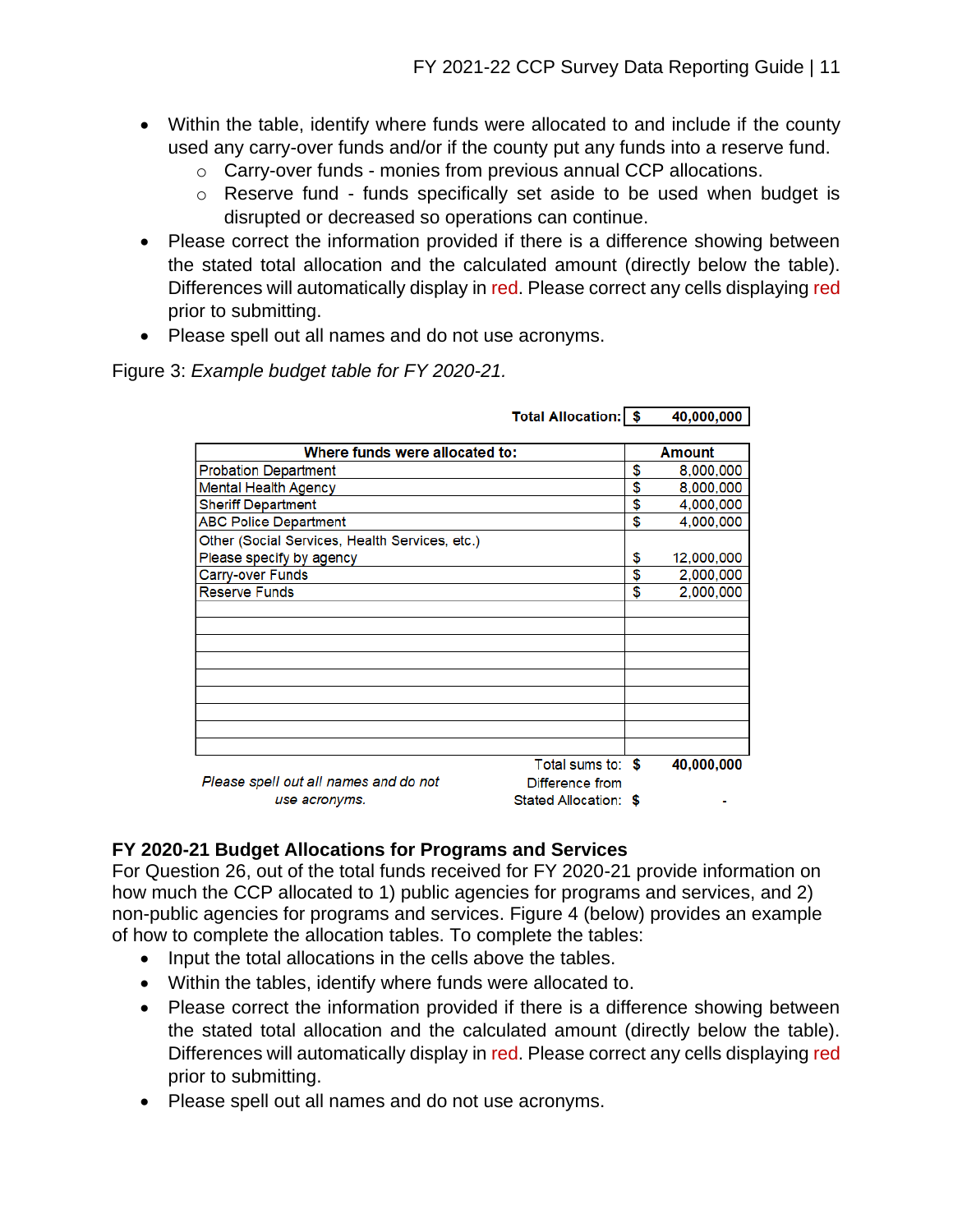| Total Allocation to public agencies:   \$                | 14,000,000      | Total Allocation to non-public agencies: \$              | 15,000,000      |
|----------------------------------------------------------|-----------------|----------------------------------------------------------|-----------------|
|                                                          |                 |                                                          |                 |
| Where funds were allocated to (public agencies):         | Amount          | Where funds were allocated to (non-public agencies):     | Amount          |
| <b>ABC Drug Court</b>                                    | \$<br>5,000,000 | Community-based Organizations                            | \$<br>5,000,000 |
| <b>ABC Diversion Program</b>                             |                 | 2,800,000 Faith-Based Organizations                      | \$<br>2,000,000 |
| <b>GPS/Electronic Monitoring</b>                         |                 | 4.000.000 Non-Profits                                    | \$<br>4,000,000 |
| In-custody services                                      | \$<br>2,200,000 | <b>Treatment Programs</b>                                | \$<br>2,000,000 |
| Other (please specify)                                   |                 | Other (please specify)                                   | \$<br>2,000,000 |
|                                                          |                 |                                                          |                 |
|                                                          |                 |                                                          |                 |
|                                                          |                 |                                                          |                 |
|                                                          |                 |                                                          |                 |
|                                                          |                 |                                                          |                 |
|                                                          |                 |                                                          |                 |
|                                                          |                 |                                                          |                 |
|                                                          |                 |                                                          |                 |
|                                                          |                 |                                                          |                 |
|                                                          |                 |                                                          |                 |
|                                                          |                 |                                                          |                 |
| (Total sums to) \$                                       | 14,000,000      | (Total sums to) \$                                       | 15,000,000      |
| Please spell out all names and do not<br>Difference from |                 | Please spell out all names and do not<br>Difference from |                 |
| Stated Allocation: \$<br>use acronyms.                   |                 | Stated Allocation: \$<br>use acronyms.                   |                 |

Figure 4: *Example budget allocations table programs and services for FY 2020-21.*

#### **FY 2020-21 Allocations to Data Collection or Evaluation of Programs and Services**

For Question 27, indicate the how much funding, if any, was allocated to data collection and/or evaluation of AB 109 programs and services in FY 2020-21.

#### <span id="page-13-0"></span>**Section 7: FY 2021-22 Public Safety Realignment Funding Allocation**

This section contains questions related to the allocation of FY 2021-22 Public Safety Realignment dollars. There are three (3) questions in this section.

When answering questions in Section 7, consider the funds allocated in FY 2021-22 and include monies from 2020-21 growth funds and 2021-22 programmatic funding.

#### **FY 2021-22 Budget**

For Question 28, provide information on how the CCP budgeted the FY 2021-21 allocation. Refer to Figure 1 for an example of how to complete the budget table. To complete the budget table:

- Input the total allocation in the cell above the table.
- Within the table, identify where funds were allocated to, and include if the county is using any carry-over funds and/or if the county is putting any funds into a reserve fund.
	- o Carry-over funds monies from previous annual CCP allocations.
	- o Reserve fund funds specifically set aside to be used when budget is disrupted or decreased so operations can continue.
- Please correct the information provided if there is a difference showing between the stated total allocation and the calculated amount (directly below the table). Differences will automatically display in red. Please correct any cells displaying red prior to submitting.
- Please spell out all names and do not use acronyms.